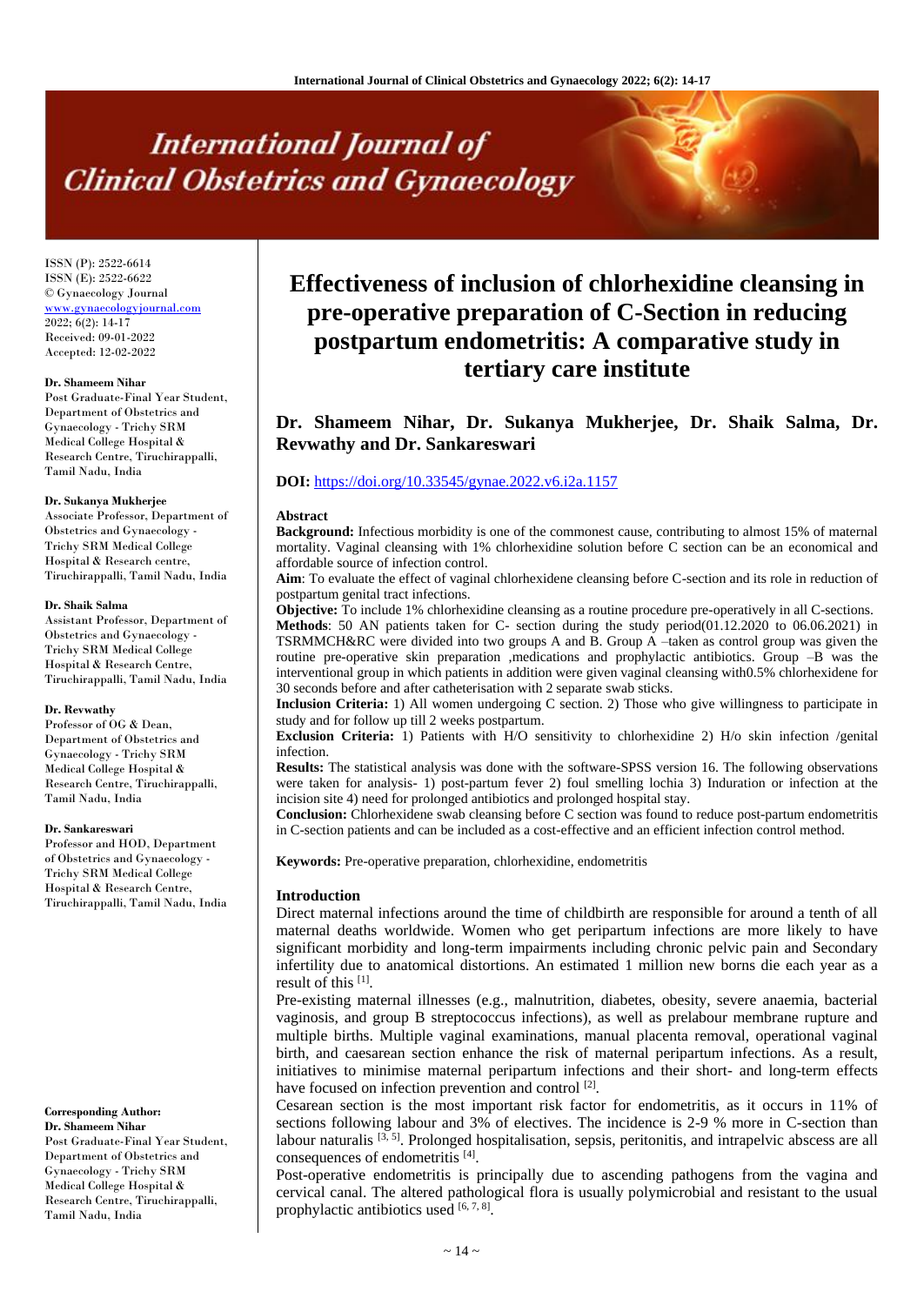Cleaning the vaginal canal before surgery is not a new scientific topic. Vaginal washing was used before abdominal hysterectomy in the early 1970s, and it was found to lower the number of vaginal bacteria and the rate of post-operative infection<sup>[9]</sup>. Later, researchers looked at whether pre-cesarean cleaning using antiseptics could reduce post-cesarean infection. Antiseptics were employed in a variety of forms (e.g., povidoneiodine, metronidazole, and chlorhexidine), procedures (e.g., vaginal washing or skin scrub), and types (e.g., solutions or wipes) <sup>[10-13]</sup>. According to a comprehensive review, vaginal washing with chlorhexidine is quite safe, inexpensive, and simple to use  $[14]$ . Preparing the vaginal area with an antiseptic chemical could be viewed as intrusive procedure. In this study, adequate care has been taken for educating women about the benefits of vaginal preparation and safeguarding their safety and preserving the privacy. The method and timing of vaginal preparation should be used in a way that ensures the best results and in this study it is combined during Pre-operative preparation.

The disinfection is rapid, within ten minutes, making it potentially useful immediately before the caesarean delivery. More well-designed randomised clinical studies, according to the review's authors, are needed to evaluate that safe and valuable method. The authors of the current study were motivated by this to investigate the impact of preoperative vaginal washing with chlorhexidine antiseptic on post-caesarean section infection morbidity. Additionally, the American College of Obstetricians and Gynaecologists (ACOG) recently updated practice recommendations in September 2018 for infection prophylaxis on labor and delivery [7].

**Aim:** The purpose of this study is to see if preoperative vaginal cleaning with a 0.5% chlorhexidine gluconate solution can reduce the risk of postoperative caesarean section maternal infectious morbidities, specifically endometritis.

**Objective:** To recommend vaginal cleansing with chlorhexidine antiseptic solution as an accompaniment to the abdominal skin scrub and prophylactic antibiotic therapy, immediately prior to C-section for lowering endometrial exposure to bacteria.

# **Methodology**

The study incorporated 50 AN patients who were scheduled for a C-section during the study period (01.12.2020 to 06.06.2021) into two groups A and B by Random sampling. Each pregnant woman scheduled for a C-section was interviewed when she arrived in the operation room waiting area. The study's goal and nature were defined, and eligible pregnant women giving informed written consent, only is included the group's assignment was determined at the same time. The standard preoperative skin preparation, medicines, and prophylactic antibiotics were administered to both Group A, the control and Group -B, intervention group. Patients in Group –B received vaginal washing with chlorhexidine. A sterile bowl with 30 mL chlorhexidine 0.5 percent antiseptic solution with 2 sterile gauzes was used for vaginal disinfection. The area between the

vaginal apex and the introitus was cleansed in a clockwise direction. The vaginal apex was cleansed first, then the four vaginal fornices, and finally the introitus, for 30 seconds before and after Foley catheterization.

# **Inclusion criteria**

- 1) All women undergoing C section during the study period.
- 2) Those who give willingness to participate in study and for follow up till 2 weeks postpartum.

## **Exclusion criteria:** Patients with

- 1. H/O sensitivity to chlorhexidine
- 2. H/O skin infection /genital infection.
- 3. H/O immune compromised status like Diabetes.
- 4. H/O Antepartum risk factors like Anaemia, Premature membrane rupture, Antepartum
- 5. Haemorrhage.
- 6. H/O prolonged intra-operative period & intra-op bleeding.

#### **Definition of outcomes measured**:

- 1) **Fever**: defined by a temperature of 38 degrees Celsius or higher, omitting the first day following caesarean delivery and any other causes of fever such as mastitis, urinary tract infection, or tonsillitis.
- 2) Lower abdominal pain and fundal tenderness, as well as one or more of rebound tenderness, tenderness with cervical motion, adnexal tenderness, foul-smelling lochia, and fever, were all signs of endometritis.
- 3) **Infection at the Site of incision**: It was detected by the appearance of erythema or the disruption of an abdominal incision, as well as purulent discharge from the incision site, which need antibiotics and wound care.

# **Data collection & Analysis of variables**

Maternal age, weight and height with BMI, gestational age at the time of delivery, and parity were among the demographic factors studied. Details of the LSCS procedure, including the indication, duration, and length of stay in the hospital were also taken into contemplation. SPSS for Windows version 20.0 was used for all statistical analyses .The mean and standard deviation of all continuous values were calculated. Numbers and percentages were used to express categorical data. For two variables with continuous data, the comparisons were made using the Student's t-test. When comparing variables with categorical data, the Chisquare test was utilised. The threshold for statistical significance was established at *p<* 0.05.

|   | Group                   | <b>Frequency</b> | Percent |
|---|-------------------------|------------------|---------|
| А | Primi                   |                  | 44.0    |
|   | $2nd$ Gravida           |                  | 52.0    |
|   | 3 <sup>rd</sup> Gravida |                  |         |
| B | Primi                   |                  | 28.0    |
|   | $2nd$ Gravida           |                  | 68.0    |
|   | 3 <sup>rd</sup> Gravida |                  |         |

**Table 1:** Gravida Distribution in both Groups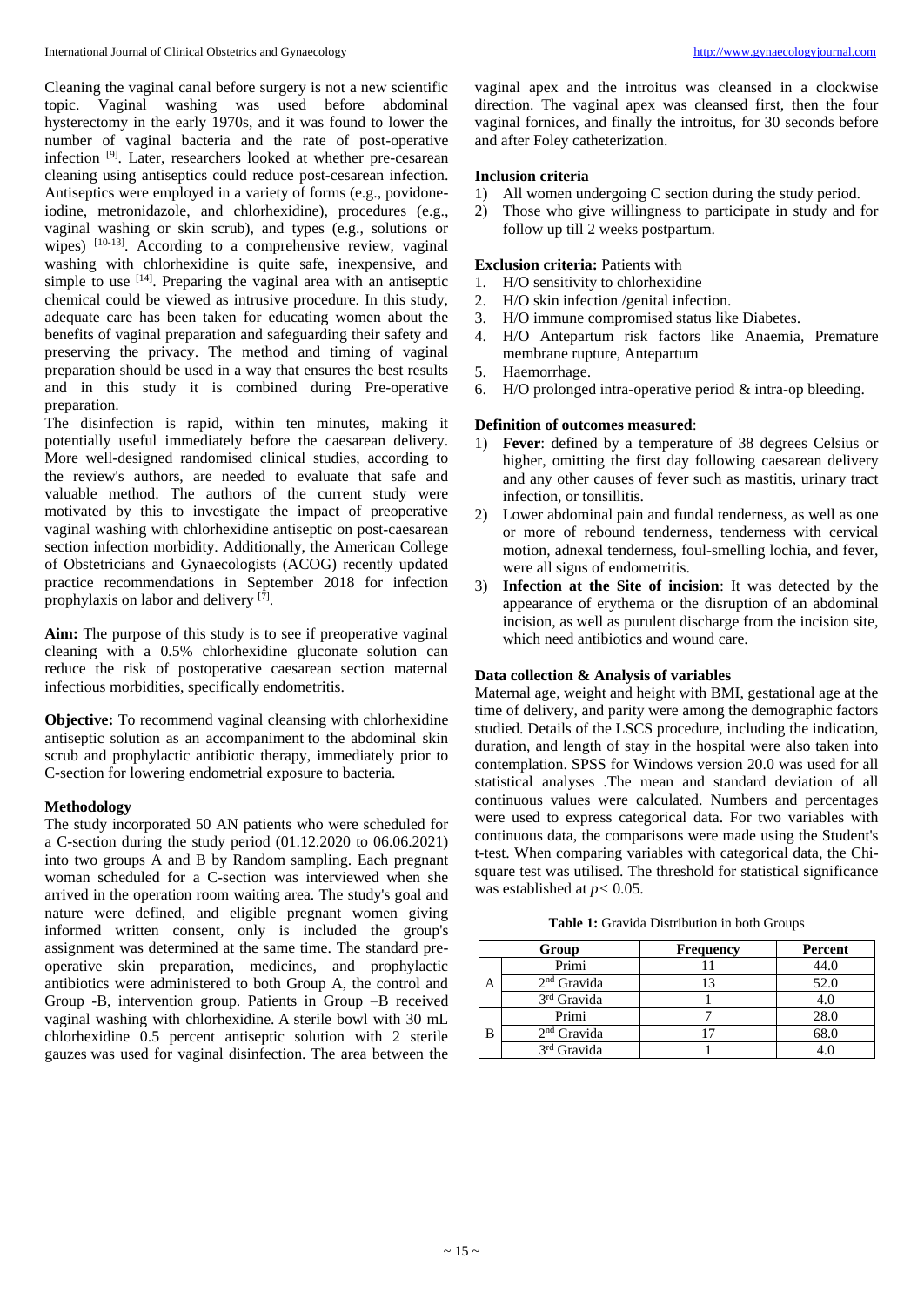

**Fig 1:** Gravida Distribution in both Groups

**Table 2:** Age wise distribution

|   | Group     | <b>Frequency</b> | Percent |
|---|-----------|------------------|---------|
| A | $21 - 25$ |                  | 52.0    |
|   | $26 - 30$ |                  | 32.0    |
|   | $>=31$    |                  | 16.0    |
| В | $21 - 25$ |                  | 32.0    |
|   | $26 - 30$ |                  | 36.0    |
|   | $>=31$    |                  | 20.C    |



**Fig 2:** Age wise distribution

Table 1 shows the fundamental characteristics of the women who took part in the study. The research group had a mean age of 25.8 years, while the usual care group had a mean age of 26.7 years. In terms of maternal age, parity, gestational age at delivery, birth weight, indication, and duration of the CS, there were no statistically significant differences between the two groups, indicating that they were matched and homogeneous.

|  |  | <b>Table 3:</b> Comparison of outcomes |
|--|--|----------------------------------------|
|  |  |                                        |

| <b>Variable</b>      | <b>Intervention</b><br>Group |     | Control<br>Group |     | value | <b>RR</b> or CI                   |
|----------------------|------------------------------|-----|------------------|-----|-------|-----------------------------------|
| Postpartum fever     |                              | 16% |                  | 44% |       | $[0.002]$ 4.125 (1.092 to 15.585) |
| Foul smelling lochia |                              | 2%  |                  | 20% | 0.440 | 1.833 (387 to 8.674)              |
| Wound infection      |                              | 4%  |                  | 40% |       | 16 (1.855 to 137.974)             |



**Fig 3:** Statistical significance in outcomes



**Fig 4:** Comparison of infectious morbidities in both group

As shown in Figure 2. The endometritis rate, which was 16 percent in the interventional group versus 44 percent in the usual care group ( $p = .002$ ), revealed statistically significant reduction in overall post Caesarean infectious morbidity (Figure 2). Wound infection (40 percent vs 4 percent;  $p = 0.03$ ) and surgical site infection (40 percent vs 4 percent;  $p = 0.03$ ) rates were vastly shorter in the interventional group than in the standard care group. The average length of hospital stay in the study and usual care groups was nearly identical (8.0 vs. 8.1 days), with no statistically significant difference.

#### **Discussion**

The influence of preoperative vaginal scrub with chlorhexidine wipes on post-caesarean infectious morbidities in 219 women undergoing elective CS at Suez Canal University Hospital in Ismailia, Egypt, was assessed in a randomised controlled trial, which validated the findings of the current study [15, 16]. Tewfik and coauthors (2015) found that vaginal cleaning with chlorhexidine solution before elective C-section reduced total post-LSCS infection morbidity in 47 women at Ain Shams University Maternity Hospital in Egypt. Chlorhexidine antiseptic's antibacterial action against a variety of biotrophic pathogens, including those connected to peripartum infections, may explain its favourable impact in decreasing cumulative infectious morbidity. It also has a longer delayed effect than other antiseptics, making it superior  $[18, 15]$ . This can be attributed to the small sample size.

In the present research, there was no substantial statistical distinction in hospital stay time between the two groups. Similarly, Ahmad and colleagues found no statistically significant difference between the two groups in terms of hospital stay length.

Chlorhexidine is well tolerated and has few adverse effects, according to the latest study. Chlorhexidine vaginal wipes at concentrations less than 1%, according to Wilson *et al*. (2004), do not induce unpleasant skin reactions and are not destroyed by organic molecules such as sweat [20-22] . Despite the fact that the